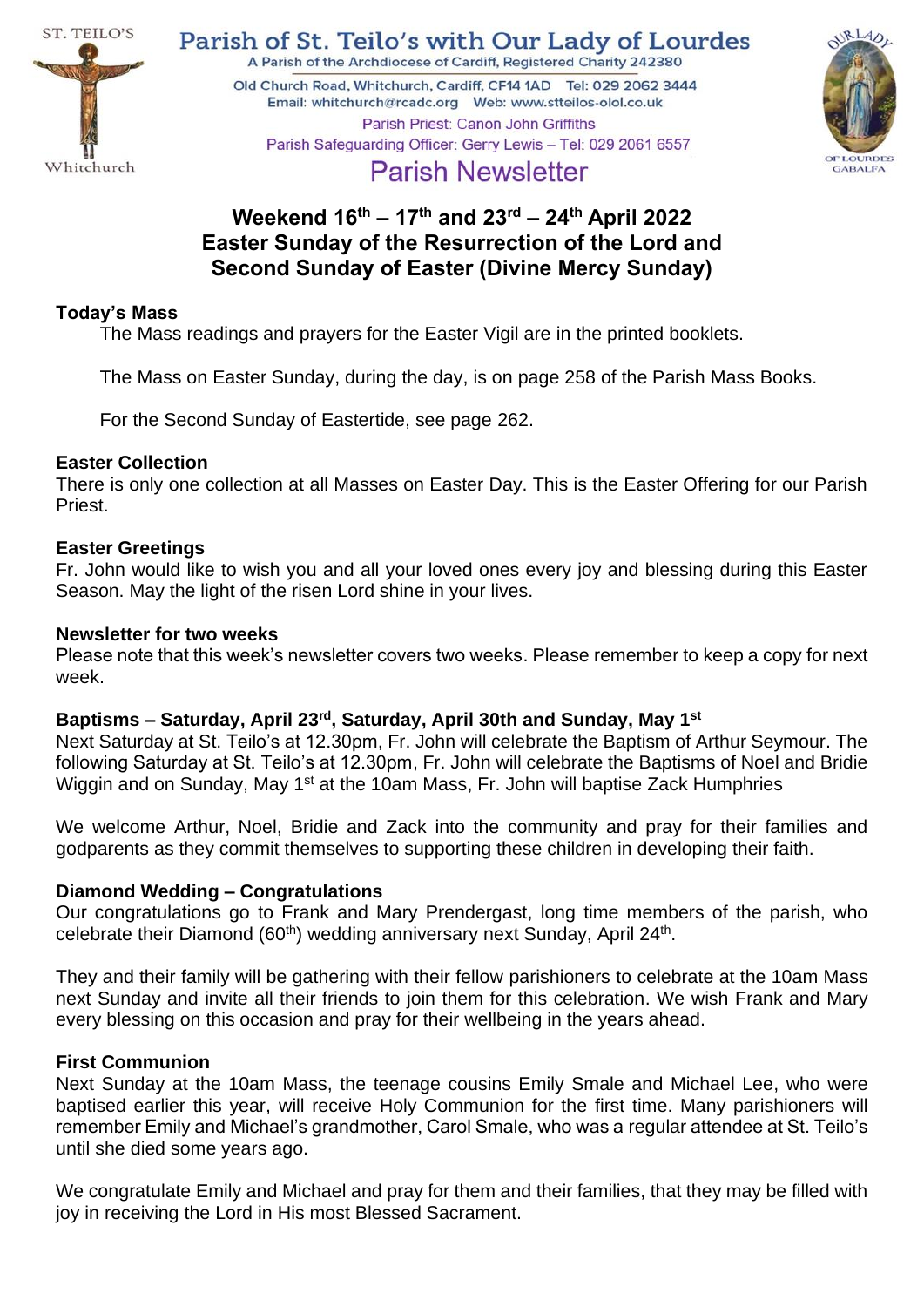# **Divine Mercy Sunday**

Next Sunday, the Second Sunday of Easter is Divine Mercy Sunday. There will be an afternoon of Divine Mercy taking place at St. Alban's Church, Splott on that day. Confessions are available from 2pm to 4pm. The 3 o'clock Prayer and Chaplet with the Act of Consecration to Jesus and Communal Veneration of the Divine Mercy image will take place at 3pm.

#### **Yr Offeren yn Gymraeg**

Dydd Sul nesaf bydd y gymuned Gymraeg yn dathlu Offeren yn Gymraeg am 4.30pm. Next Sunday, April 24<sup>th</sup>, we welcome the Welsh language community who will be celebrating Mass in Welsh at 4.30pm. Croeso!

#### **Parish Rosary Prayer Group**

The Parish Rosary Prayer Group meets on the last Thursday of each month at 2.00pm in Ty Mair, 19 Heol y Waun CF14 1LB at the junction of Heol Gabriel and College Road. The group members have intercessory prayer, read and discuss the following Sunday's Gospel, pray the Rosary, pray the 3 o'clock prayer and the Divine Mercy Chaplet, and have a cuppa! The next meeting takes place on Thursday, April 28th. Prayer requests welcome. For further details contact Christine Searle 07771161259. All are welcome to attend.

#### **Adoration and Exposition**

There will be no Adoration and Exposition of the Blessed Sacrament on Friday this week. Adoration and Exposition will restart on Friday, April 29<sup>th</sup>, from 10.30am to midday. Why not come along to spend time in silent prayer and adoration before the Lord?

# **Whitchurch, Rhiwbina and Birchgrove Ecumenical Prayer Group**

The Whitchurch, Rhiwbina and Birchgrove Ecumenical Prayer Group meeting this month is on Saturday, April 30<sup>th</sup>, from 10.15 to 10.45am. The venue this month is St. Thomas's Church in Wales church, Pantbach Road, Birchgrove.

Please come and join in with our Christian friends from the other churches in the area for a short time of prayer and fellowship.

# **Children's Liturgy for Easter Sunday and the Second Sunday of Easter**

We are very grateful to Nick Davies, a member of the Children's Liturgy team, who continues to provide resources designed for children and families. The resources can be found on the parish website. The children's resource for Easter Sunday can be found here – [https://stteilos](https://stteilos-olol.co.uk/wp-content/uploads/2022/03/17Apr-C.pdf)[olol.co.uk/wp-content/uploads/2022/03/17Apr-C.pdf.](https://stteilos-olol.co.uk/wp-content/uploads/2022/03/17Apr-C.pdf) The family resource for Easter Sunday can be found here - [https://stteilos-olol.co.uk/wp-content/uploads/2022/03/17Apr-FT.pdf.](https://stteilos-olol.co.uk/wp-content/uploads/2022/03/17Apr-FT.pdf)

The children's resource for the Second Sunday of Easter can be found here – [https://stteilos](https://stteilos-olol.co.uk/wp-content/uploads/2022/03/24Apr-C.pdf)[olol.co.uk/wp-content/uploads/2022/03/24Apr-C.pdf.](https://stteilos-olol.co.uk/wp-content/uploads/2022/03/24Apr-C.pdf) The family resource for Easter Sunday can be found here - [https://stteilos-olol.co.uk/wp-content/uploads/2022/03/24Apr-FT.pdf.](https://stteilos-olol.co.uk/wp-content/uploads/2022/03/24Apr-FT.pdf)

# **Catholic People**

The April edition of the Archdiocesan Newspaper 'Catholic People' is now available. You can read it here – <https://rcadc.org/wp-content/uploads/2018/10/Cardiff-April-2022.pdf>

# **SVP Clothes Collection**

The Parish SVP would like to thank all those who so generously donated clothes last weekend. The next clothes collection will be on the weekend of May 7<sup>th</sup> and 8<sup>th</sup>. *Thank you from the parish SVP.*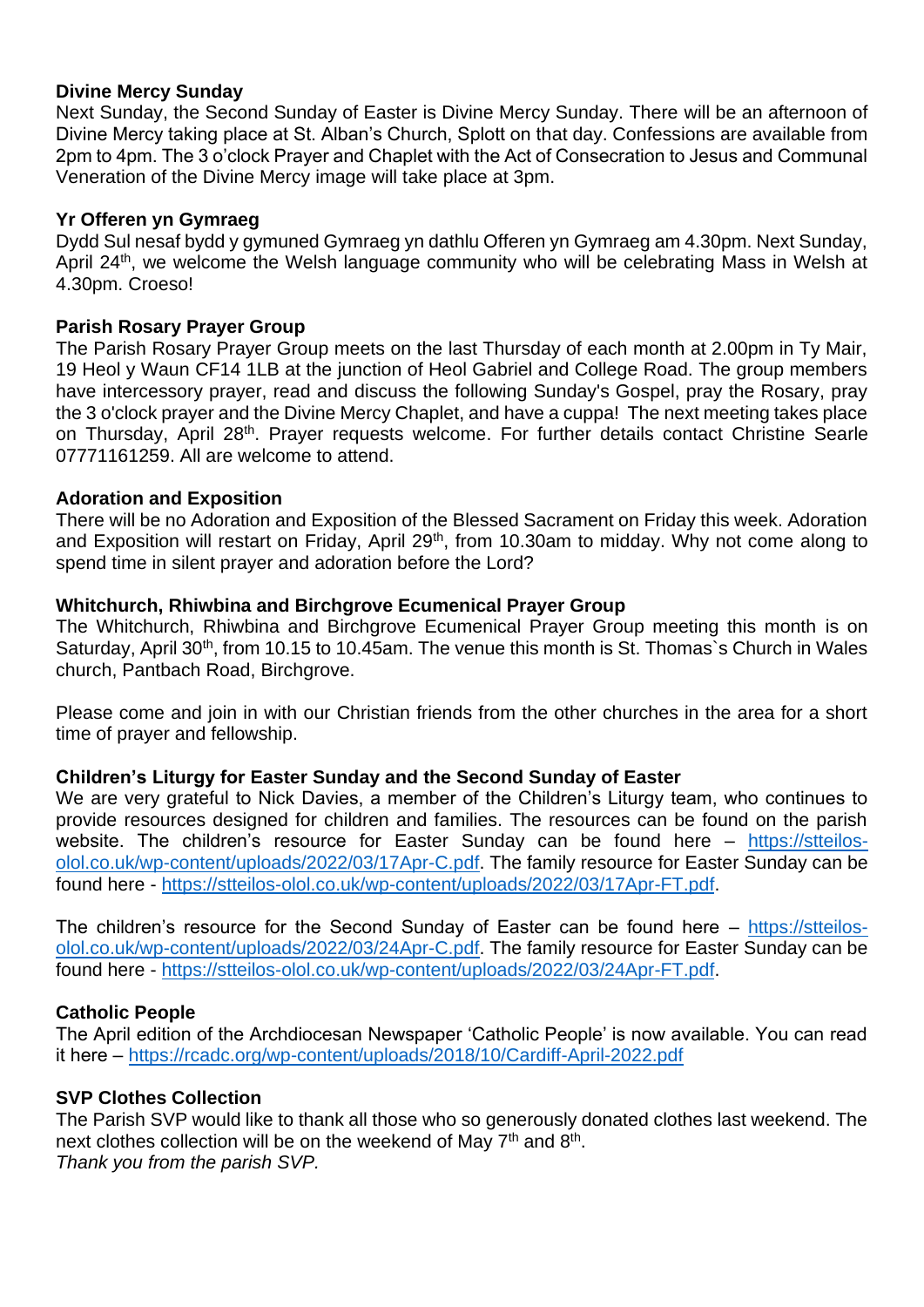# **Belmont Torchlight Procession in Honour of Our Lady**

The Torchlight May Procession at Belmont Abbey in honour of Our Lady is resuming this year, following two years when it was not possible for us to gather for the event. The preacher this year will be Fr. Augustine Primavesi OSB. Fr. Augustine, a native of Ireland, who grew up in the parish of Abergavenny, was ordained at Belmont Abbey in the midst of the pandemic on September 29<sup>th</sup>, 2020.

All are invited to attend this devotion which will take place on Wednesday, May 11<sup>th</sup> at 9pm. The parish is arranging a bus to this event. If you are able to come along, please sign on the list at the back of either church by Sunday, May 8<sup>th</sup> at the latest.

# **Donations to the Parish**

Donations to the parish last weekend amounted to £427.21. Standing Orders for the month of March amounted to £2,786.

It is very pleasing to see a big increase in the number of regular givers using direct banking/standing orders to donate to the parish, it is a very reliable method of donation. Many thanks to all our parishioners for your ongoing generosity.

# **Praying for the Sick of the Parish**

Please remember those who are sick in your daily prayers: Keith Alexander, Bob Bending, Yvonne Butcher, Dorothy David, Barbara Day, Mary Jones, Mary Joseph, John Mintram, Theresa Ng, Tom O'Leary, Terry O'Shea, Derek Phillips, Ina Richie, Margaret Salter, Richard Williams and Bridget Wynne-Farrell. If you would like to add someone to the list, please email [whitchurch@rcadc.org.](mailto:whitchurch@rcadc.org)

#### **Rest in Peace**



In your mercy, please pray for the repose of the soul of one of our faithful parishioners, Carolina Wilshin, who died last week. Carolina's body will be received into St. Teilo's on Wednesday, May 4<sup>th</sup> at 5pm. Her Requiem Mass will be on Thursday, May 5<sup>th</sup> at 3.15pm followed by cremation at Thornhill at 4pm.

Please also pray for the repose of the souls of those whose anniversaries occur at this time: Fr. Gregory Matus, Rose Davey, Honora Rowe, Giovanna Conti, Eileen Wheatley, Ellen McLoughlin, Mary O'Driscoll, Christopher Hutchinson, Germane Ash, Henry Porter, Christine Jenkins, Veronica Martin, William Chinnick, Vanda Cronin, Patrick Daly, Dilys Thomas, Kathleen Murphy, Rita Thompson, John Morris, Bernard Regan, Pat Regan, Jeremiah O'Hanlon, Richard Sherriff, Sara Barry, Ian Meredith, Malcolm Thomas, Nora Bois, Minda Gazzi, Michael Baca, Pasqual Bahauande, Elizabeth Spear, Jane Massey, Eileen Jones, John Powell, Kath Deehan, Rosalind Kelly, Anthony Anzani, Kathleen Joyce, Thomas 'Tom' Walsh, Colin Pike, Mary Campbell, Pauline Green, Hubert Culverwell, Gregory Massey, Elizabeth Close, Margaret O'Keefe, George Armstrong, Christopher Barry, Emma Tusich, John Harty, Glyn Williams, Margaret McEvoy, Thomas Sheridan, Christine Preece, Clive Hill, John Lloyd, Hubert Taylor, Paul Manley, Winifred Morris, Ronald Rees, Kathleen Blakeman, Colin Coughlin, George Spratt, Agnes Liston, Douglas Howell, Marie Hart, Thomas Barry, Michael Aherne, Eileen McGrath, Francis Daly, Dennis Battisto and Thomas O'Driscoll.

# **Mass Attendance**

Mass attendance for last weekend was as follows:

| Sunday 10 <sup>th</sup> April | 6pm  |     |
|-------------------------------|------|-----|
|                               | 10am | 115 |
|                               | 6pm  |     |